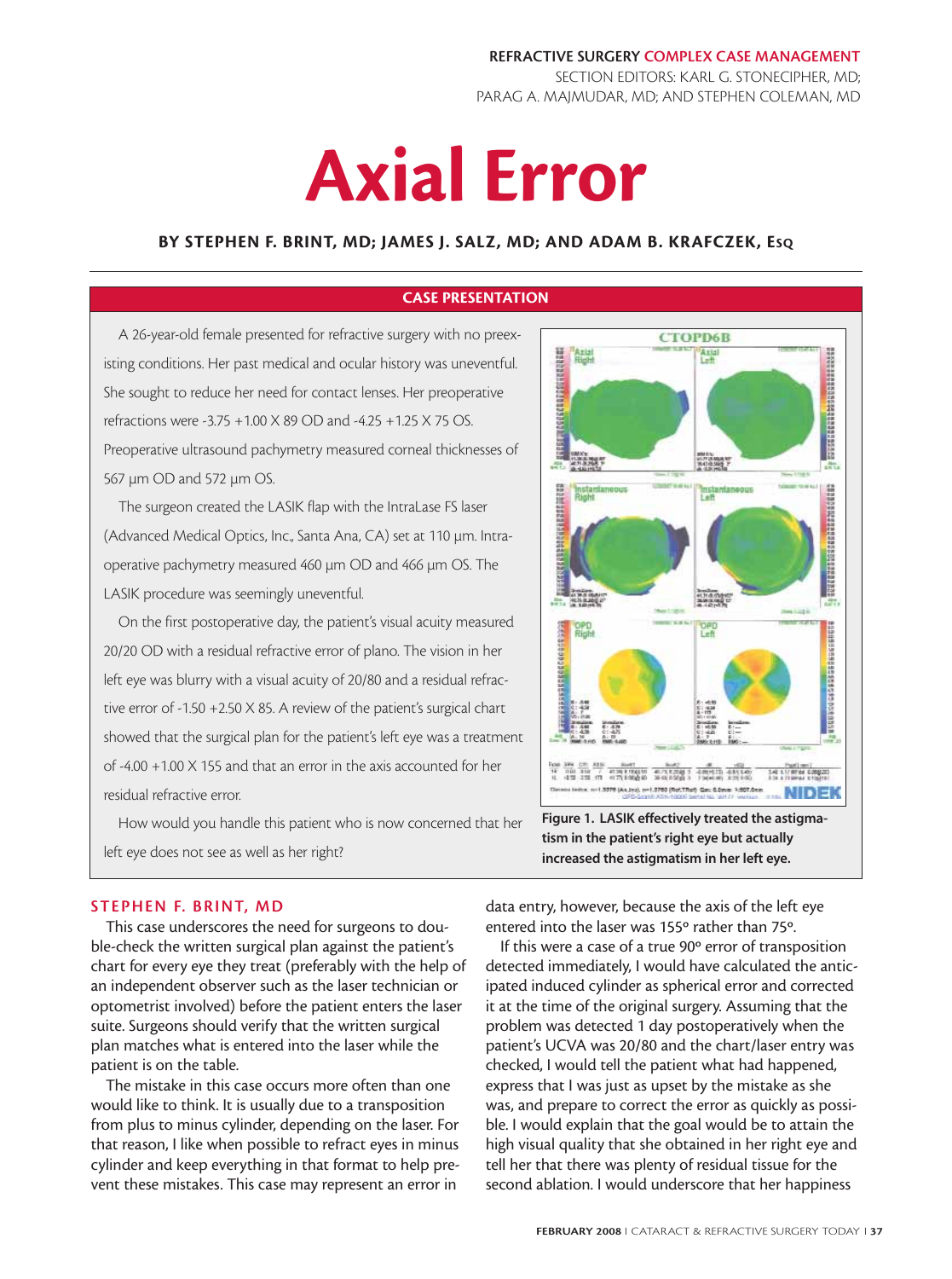was my only desire and that I would be at her side until our goal was achieved. I would give the patient my home and cell phone numbers for her and her family to call as needed. I would request that her relatives and/or spouse accompany her at her next visit if they were not with her for the 1-day examination so that I could explain everything to them as well, because patients are sometimes too anxious to understand the issues initially.

I would attempt the second ablation as soon as possible, especially if it were an error in transposition as opposed to a data entry error, for which the eye might need more time to stabilize for the final refraction. These actions and any other subsequent visits and treatments would be completed, of course, at no charge to the patient.

#### **JAMES J. SALZ, MD**

I would tell the patient that a programming error occurred when the astigmatic portion of her prescription was entered into the laser. I would explain that it resulted in residual astigmatism, which is why the vision in her left eye is blurry despite the properly entered amount of her myopia. I would further explain that, because she has adequate residual stroma under her flap, her remaining astigmatism can be fully corrected with another treatment in 3 or 4 weeks when her refractive error has stabilized. I would note that the retreatment would likely achieve the same excellent outcome she has experienced in her right eye.

I would offer to pay for her temporary glasses and inform her that the usual charges for an enhancement would be waived.

#### **ADAM B. KRAFCZEK, ES Q**

From a medicolegal perspective, your approach to managing this complication will ultimately determine the nature of the outcome—namely, a quick and amicable resolution or a long, expensive, and often painful lawsuit that typically occurs when patients are unhappy with their outcomes and do not feel they received the treatment they were promised. If you exacerbate their feelings of anger and abandonment, you will have the basic ingredients for a lawsuit. As a general rule, your actions immediately following a complication or unexpected outcome determine whether or not you and your practice end up in court.

For the purposes of this case, I will assume that the error in data entry and resulting complication were detected 1 day postoperatively. At that point, I would recommend that you investigate the cause of the complication as quickly as you could and that you be prepared to address the patient and her family openly and honestly. This conversation should cover not only what happened but also your suggested course of remedial action (in this case enhancement) and its associated risks and benefits. Do sympathize with the patient but avoid being overly apologetic or readily admitting to a mistake just to make the patient feel better, because these statements can be used against you. Accept responsibility for resolving the complication.

Document all of your conversations with the patient, any questions she asks, and your responses as contemporaneously as possible. Note the date and time of the conversations as well as the date and time your notes were taken. These notes often become critical evidence to prove that you did or did not say something, because patients often have faulty and/or selective recollections of events by the time a case makes its way to court.

Dr. Brint makes an excellent point when he states that he would give this patient his home and cell phone numbers for her or her family to call as needed. I recommend making every possible effort to be accessible to the patient. This behavior not only demonstrates your sympathy and care, but it helps the patient feel that she is a priority for you. Providing these phone numbers and accepting or promptly returning the patient's calls are often a simple way to make an overwhelmingly positive impact. Personal attention to the patient at this time is crucial, and effective communication is key to avoiding a legal confrontation.

You should also consider waivers/discounts of your fees. Although every situation and patient is different, I would agree with Drs. Brint's and Salz's suggestion in this case to perform at no charge any additional services/enhancements related to resolving the complication. Whether you refund all or a portion of the original fee for the procedure is a different matter and depends on the physician and individual patient. If this patient is difficult and/or demands a complete refund, you should seriously consider her request, because it is a small price to pay in order to avoid being sued. Consult with an attorney in connection with any discounts or refunds, have your legal counsel draft an appropriate release agreement, and require the patient to sign it. The document should provide that the patient waives her right to file a suit against you and releases you from any liability in connection with the complication in exchange for the refund, because a refund under these circumstances can be construed as an admission of liability. Ensure that the patient is represented by an attorney who explains the document to her before she signs it. Otherwise, the agreement can be deemed invalid if the patient later claims that she did not understand what she was signing or that she was waiving her right